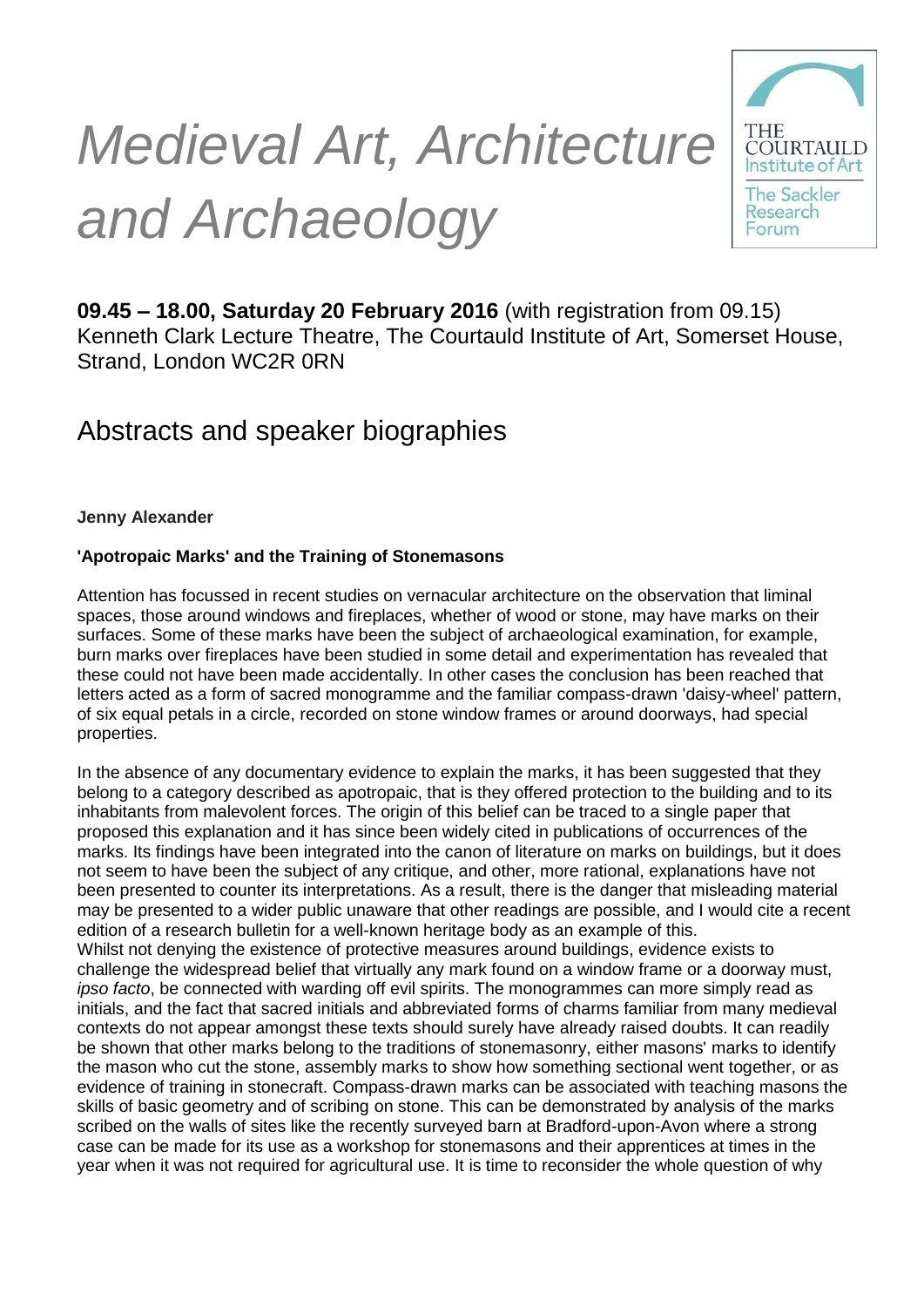marks appear on buildings and to subject these marks to the sort of rational and rigorous analysis that RKM brought to his study of buildings.

# **Jenny Alexander biography**

BA in History of Art from UEA, PhD in Archaeology from Nottingham University, FSA, currently Principal Teaching Fellow, Director of Undergraduate Studies and Senior Tutor, History of Art, Warwick University, and chair of the CRSBI. Author, either solely or jointly, of approx.. 60 papers, chapters in edited books and reports for bodies such as HE, archaeological units or architects. Most recent publications on Nottingham St Mary's (with Linda Monckton) and on the evidence of the masons' marks at the cathedral of Santiago de Compostela for the construction of the east end, in Spanish, the project having been funded by the Spanish regional government. An English version will follow next year. Two papers on Lincoln cathedral, on the Judgement Portal and on the response of later builders to the Early-Gothic building have been submitted recently. Adviser to the masons' mark recording project at Nidaros Cathedral, Trondheim. Current projects are the completion of a book on masons' marks, writing up the masons' mark study of Pontigny Abbey church, and a study of the Roman Stair at Burghley House.

# **Andrew Budge**

# **St Mary's Warwick: a visual record of family history?**

The fourteenth-century architecture of St Mary's, Warwick has received scant recent consideration. Despite being a large collegiate church, rebuilt by one of England's leading noble families and with many innovative and distinctive features, it is often passed over *en route* to the rich - and welldocumented - delights of the fifteenth-century Beauchamp lady chapel attached to its south transept. Richard Morris' articles from the 1980s are the prime substantive exception to this oversight. This paper will explore two of Morris' suggestions in respect of St Mary's. The first, that Warwick's church was the work of a Gloucester-based mason, will be examined with additional reference to the broadly contemporary work at Worcester Priory. The second, that the construction of a striking skeletal vault at St Mary's might be associated with the Prussian crusades undertaken by the Beauchamp family, provides the catalyst for a different interpretation.

The possibility that the routes taken on the various crusades might have enabled contact with some of the distinctive features found at Warwick will be investigated. This line of thought then informs a lesstravelled approach to the purpose, and hence architectural heritage, of the building. In this reading, the individual ideas and motifs of the chancel, including the earl's tomb and the glazing scheme, are seen not as parts of a wider architectural narrative but as props with which to construct a very personal memorial for Thomas Beauchamp, earl of Warwick, as warrior, crusader, and knight of the garter, father and husband.

The paper will conclude with observations on the methodological implications that might emerge from treating St Mary's, Warwick as a visualization of family history.

#### **Andrew Budge biography**

I am currently embarked on a part-time PhD at Birkbeck College, London exploring the causes of architectural change and using a dataset of the collegiate churches founded in the fourteenth century. This follows my Master's degree in History of Art at Oxford University in 2011 and a BA at the Courtauld as a mature student. At both Oxford and the Courtauld I specialised in medieval architecture with a particular focus on the micro-architecture of tombs and thrones, the latter resulting in my contribution to *Britain's Medieval Episcopal Thrones* published earlier in 2015. My research has resulted in recent papers to the Cambridge Medieval Art Seminar series, the 2014 Paul Mellon conference held at the British Museum and, scheduled for December 2015, the British Archaeological Association. My most recent professional experience was as an independent management consultant concentrating on programme and project management - usually in Government, and assisting arts organisations.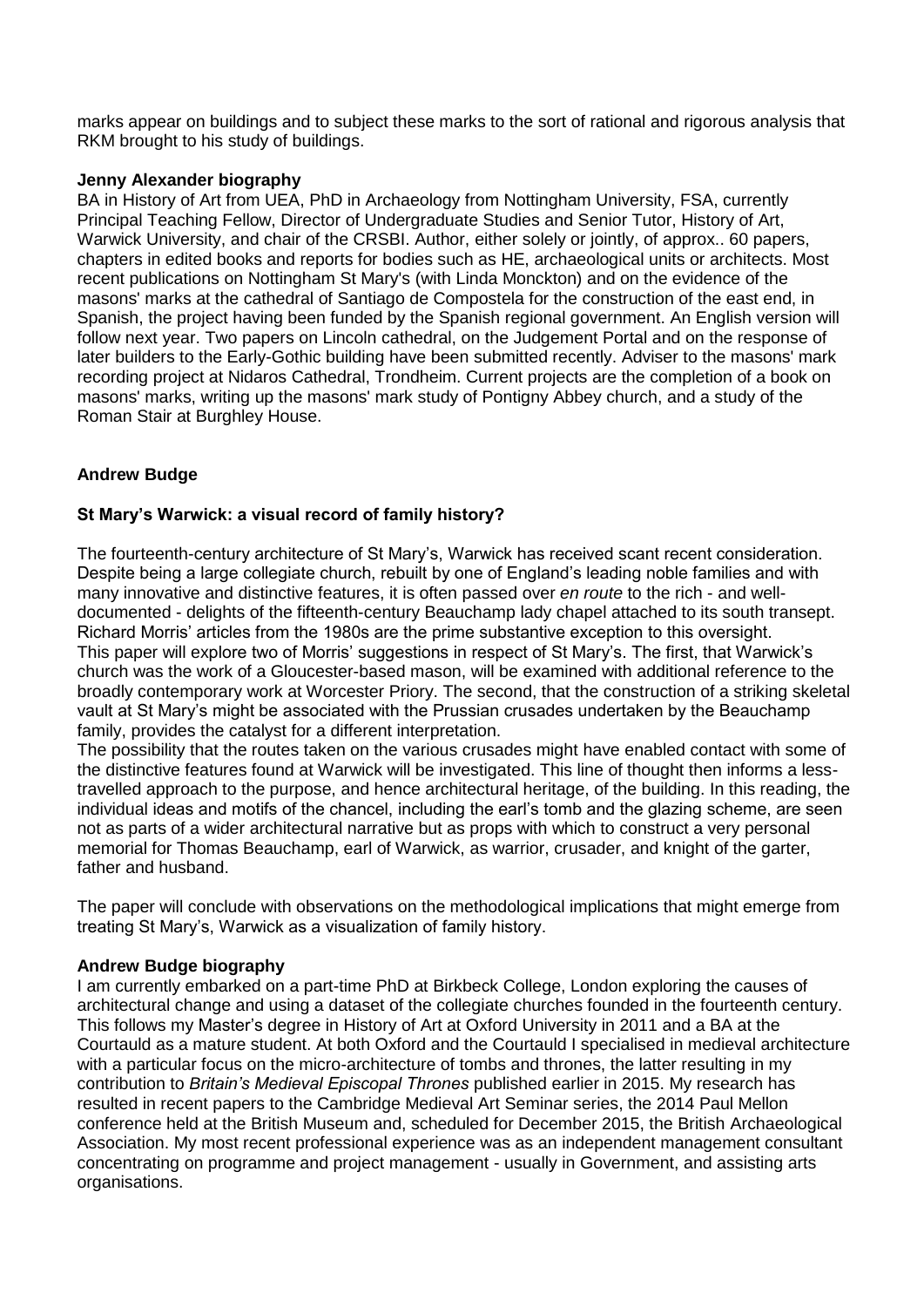# **James Alexander Cameron**

# **Modes of** *modo et forma* **in the fourteenth-century English parish church**

*Modo et forma* (in manner and form) is a term often found in late medieval contracts – from quattrocento Italian altarpieces to English church architecture – for artistic commissions that replicated the appearance of existing objects. Such contracts regarding English parish churches are extremely rare, leaving the circumstances of the commission enigmatic. This paper will instead use stylistic and formal analysis to investigate similitude in fourteenth-century parochial sculpture, in order to suggest different workshop methods in creating likenesses of desirable prototypes. The stone liturgical furnishings of the late 1330s at Hawton (Nottinghamshire) are widely recognised as close copies of those of the 1320s at Heckington (Lincolnshire) 20 miles east, but the extraordinary nature of this replication has not been placed in a wider context. Despite the sculpture being of entirely different hands, the moulding profiles of the sedilia are near-identical, suggesting that measurements or drawings were taken of Heckington. The figural subjects upon the sedilia and other closely-copied fittings, however, differ between the two sites. This presents a parallel with the *modo et forma* clause, which has been understood by recent scholars as being concerned with architectural framing and material rather than reproduction of iconography.

A different method of copying in manner and form will be demonstrated through a group of sedilia in Richmondshire. The ornate sedilia of the chancel of Patrick Brompton, built in the first quarter of the 14th century, clearly had an influence upon chancel builds of successive decades right until the end of the century. However, unlike the Heckington sedilia, it is their general appearance that has been reproduced, probably through memory of their visual impression. In contrast with the near-replica at Hawton, this group is more representative of how common forms spread in English parochial sculpture, suggesting a looser agreement regarding the level of similitude with the prototype.

# **James Alexander Cameron biography**

James Alexander Cameron took his BA in the History of Art at the University of Manchester, where he completed a dissertation on the fourteenth-century choir stalls of Lancaster Priory in 2009. In 2010 he undertook an MA at The Courtauld Institute, focussing on art and the friars in medieval Italy, with a dissertation on the Harington Tomb at Cartmel Priory. This led to a doctoral thesis on sedilia – the stone seats found in the walls of medieval churches for the use of a celebrant priest and his assistants – supervised by Professors Joanna Cannon and David Park, and his Ph.D. was awarded in February 2015. He has lectured widely on sedilia, including seminar-length presentations at the Warburg Institute, the Paul Mellon Centre, the Institut national d'histoire de l'art in Paris and Morley College. He is currently publishing his Ph.D. thesis as a series of articles and chapters, and is looking to develop many of larger issues he encountered during his doctorate into a larger study of the architecture of the parish church chancel in medieval England.

# **Nicola Coldstream**

# **Richard Morris and the Rescue of Decorated**

Richard Morris first intended to write his PhD thesis on the theme of ball-flower ornament in the West Country; it was after a few months that he changed to the study of moulding profiles. When he set out on his research in the late 1960s the Decorated style as a topic was under siege from the controversy over the origins of the Perpendicular style, which threatened to obliterate the significance of Decorated altogether, but eventually merely sidelined it. This paper explores the effects of that controversy on students of Decorated, Richard's contribution to its revival, and his interest in the context in which the style flourished.

# **Nicola Coldstream biography**

Nicola Coldstream was educated at Cambridge and the Courtauld Institute, where she began on her PhD in the same year as RKM, both as students of Peter Kidson. Her main interest ever since has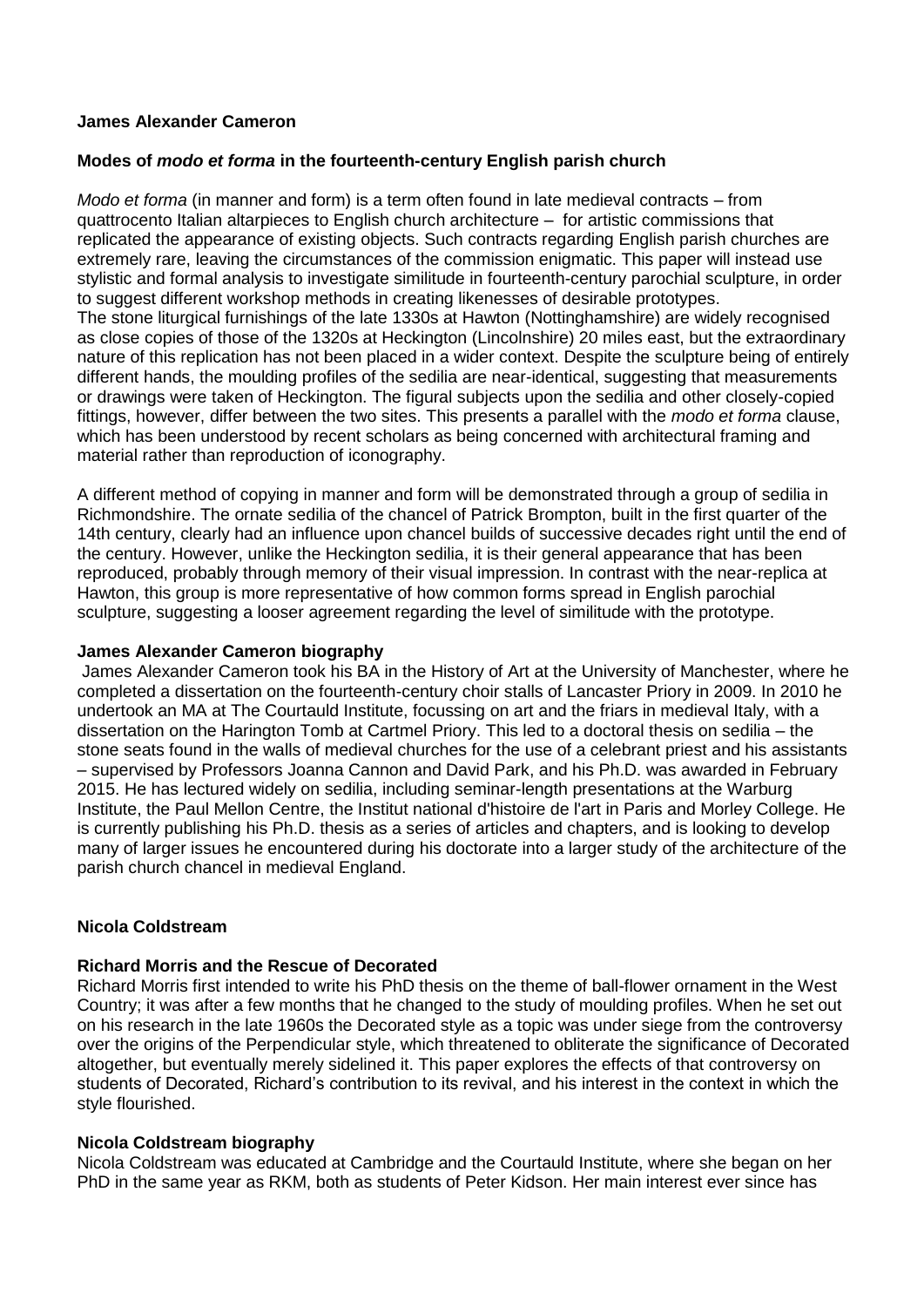been in the architecture and decoration of the  $13<sup>th</sup>$  century and the  $14<sup>th</sup>$ . She is a fellow of the Society of Antiquaries, was President of the BAA 2004-7; chairman of the Corpus of Romanesque Sculpture 2009-11; is currently serving on the Cathedrals Fabric Commission. Her books include *Masons and Sculptors* (1991), *The Decorated Style* (1994) and *Medieval Architecture* (2002).

# **Peter Draper**

# **The Bhojpur Line Drawings: some medieval Indian plans, elevations and moulding profiles from the 11th century**

The remarkable survival of a number of drawings, including plans, elevations and moulding profiles, scratched onto the rock surfaces surrounding the ambitious but unfinished temple by King Bhoja at Bhojpur, deserve to be better known. These drawings have recently been published with extensive discussion by Adam Hardy, Theory and Practice of Temple Architecture in Medieval India. Bhoja's Samaranganasutradhara and the Bhojpur Line Drawings, 2015. The purpose of this short talk is to bring these drawings to the attention of a gathering of scholars interested in such drawings and moulding profiles in the western European tradition.

#### . **Peter Draper biography**

Peter Draper is Visiting Professor in the History of Architecture in the History of Art Department at Birkbeck where he taught from 1969 until his retirement in 2004. He was Honorary Editor of *Architectural History* 1985-1992, and served as President of the Society of Architectural Historians of Great Britain, 2000-2004. He was a member of the Cathedrals Fabric Commission for England from 2001- 2011 and from 2011- 2015 he was a Commissioner of English Heritage / Historic England. For the British Archaeological Association he has served as Honorary Secretary, Honorary Transactions Editor and as President 2007-2010.

# **Miriam Gill**

# **The painted scheme of the Warwick Chapel, Tewkesbury Abbey**

The Warwick Chapel is famously associated with a lost work of medieval art - the dramatic transi monument described in the will of Isabel Despenser (d. 1439). The impressive Perpendicular chapel was also the setting for a programme of polychromed figure sculpture displaying the lords of Manor. One further element which has received little attention since the antiquarian writers of the late eighteenth-century and nineteenth centuries is the painted decoration of the chapel. This comprises architectural and heraldic elements, but also includes considerable, though abraded figurative subjects on the dado of the walls and the east wall of the chapel in particular.

This paper will combine antiquarian sources with close observation to establish, as far as is possible, the content of this once comprehensive painted scheme. It will focus, in particular, on the three subjects on the east wall. These appear to include, an upper scene of the Last Judgement with Netherlandish elements, a central series of small scenes which are probably typological (the clearest element is Elijah in his fiery chariot) and a lower subject of haloed figures grouped around a devotional focus, in a composition like that associated with early Renaissance representations of the Maesta and their northern imitations. Haloed figures are also visible on several of the dado panels.

The outstanding quality of this scheme, with its exquisite detail and lavish use of impasto and possibly other three-dimensional effects, and its visual relationships with continental art make it particularly interesting. It also provides interesting comparisons and contrasts with the decoration of other contemporary chantry chapels and the broader deployment of the subject of the Last Judgement in later medieval wall painting.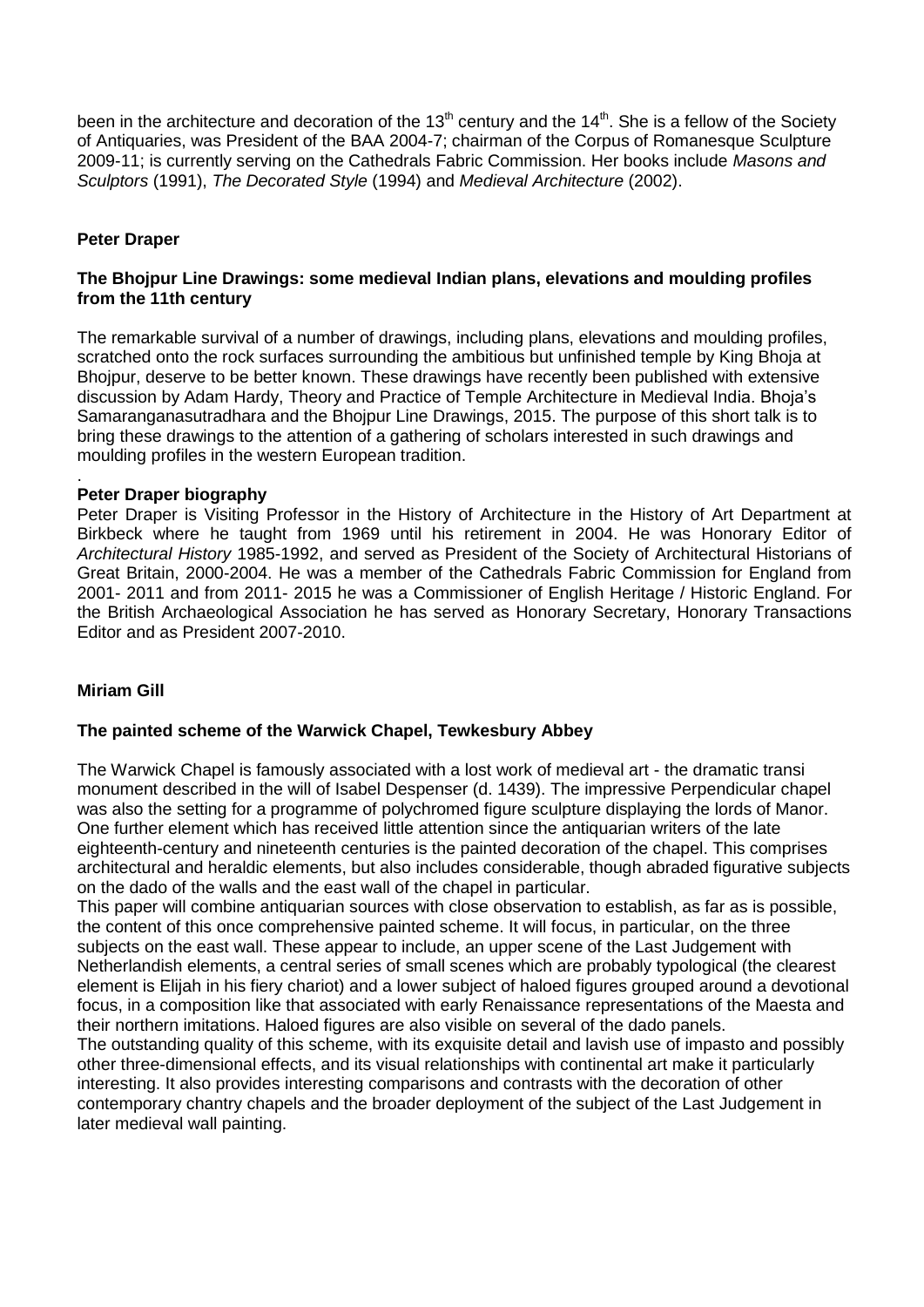#### **Miriam Gill Biography**

My interest in medieval imagery developed during my study of Modern History at Corpus Christi College, Oxford (1989-92: 2.i). After a year of unregistered preliminary study with Dr Gervase Rosser of St Catherine's College, Oxford, I wrote my doctoral thesis, on English Medieval Wall Painting 1330- 1530: Content & Context under the supervision of David Park at the Courtauld Institute of Art. I have subsequent worked on projects for Christianity and Culture (York) and Churches Conservation Trust while teaching extensively, particularly in the context of University Adult Education. I have spoken at a range of national and international conferences, published a number of articles on late medieval wall painting and taken part in NEH summer schools.

# **Jackie Hall**

# **Building an Icon: the west front of Peterborough Cathedral**

Complex and unique, the early 13th-century west front of Peterborough Cathedral is the culmination of a century plus building programme. Moreover, it is the product of more than one change in design (the nave was originally planned to be two bays shorter, terminating in a twin tower façade) and more than one significant building break. In 1906, Charles Peers proposed a building sequence that went through four completed or partially completed major design stages; this became, and to an extent still is, the dominant narrative of the west front (but see Reilly 1997 for a simpler view). Conservation works on the west front and western transept from 2006 to 2015 have allowed for a reassessment of the building sequence, and the decisions behind it. On the interior, Peers' observations of changes in tooling remain paramount but are supplemented by new observations, of tooling and of masons' marks, in the north and south stair towers of the west front. On the exterior, viewed analytically close up for the first time, analysis and recording of moulding types connects the west front more closely with the western transept, but also shows subtle differences, while its original polychromatic nature can also be appreciated. Also on the exterior, and visible in the short section between the west front and the western transept (the north and south walls of the massive three-arch portico), a series of building breaks show the close relationship and contemporaneity between these two major building elements. Thus, not only will this paper throw light on a major medieval monument, but it will use many of the techniques developed and promoted by Richard Morris, especially in building archaeology, mouldings analysis and masons' marks.

#### **Jackie Hall biography**

I am the Peterborough Cathedral Archaeologist, and have been a consultant archaeologist for twenty years. I have recently co-edited and contributed to a volume on the 13th-century painted nave ceiling of Peterborough Cathedral, and currently hold grants for research into the cloister and west front of the cathedral. I have published on Cistercian abbeys and architecture as well as a number of individual monastic sites, notably Croxden Abbey, Staffs and Thetford Priory, Norf. I also specialise in the assessment and analysis of collections of loose stonework, architectural and sepulchral. I am currently a trustee and committee member of the Society for Church Archaeology (editor), the British Archaeological Association (co-convenor of the 2015 conference), and the Nene Valley Archaeological Trust, and am a member of Bury St Edmund's FAC.

# **James Hillson**

#### **St Stephen's Chapel, Westminster and St Augustine's Abbey, Bristol: iterative design, prolonged construction and innovation during the 1290s-1340s**

This paper proposes to readdress one of the more controversial subjects of Richard K. Morris' research: St Augustine's Abbey, Bristol. Constructed between c. 1298 and the 1340s, Morris proposed an iterative process of design for the abbey reflecting its prolonged construction, using stylistic evidence to attribute the building to Master Masons Nicholas of Derneford, Thomas of Witney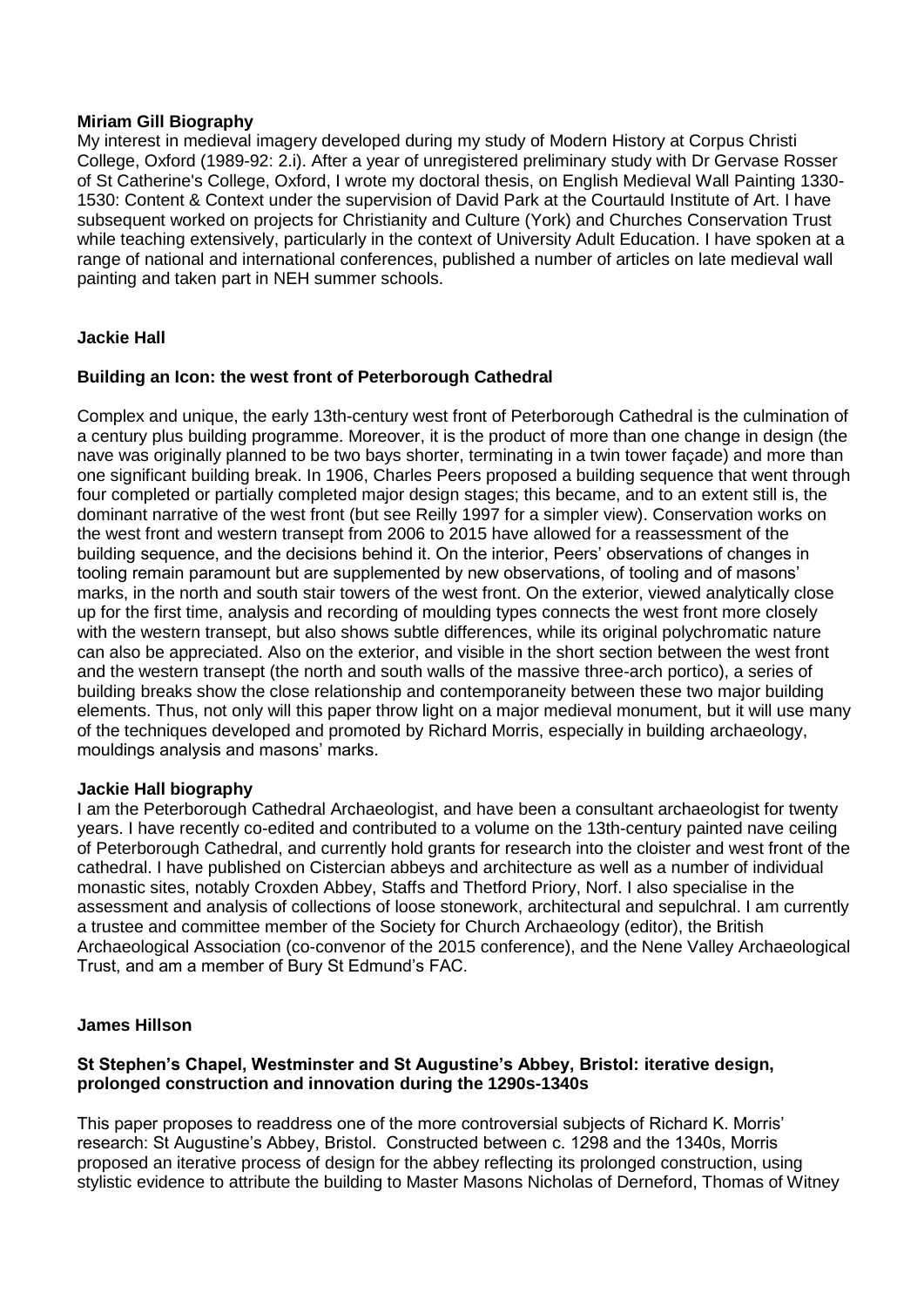and William Joy. Considered primarily in relation to its stylistic associate, St Stephen's Chapel, Westminster (1292-1348), Morris provided a new chronology for the building's creation based on sequential responses to an established royal design. Yet while debate has focused on the relative design chronology within St Augustine's, comparatively little attention has been paid to its stylistic counterpart. Long assumed to be a cohesive design of the 1290s, St Stephen's parallels St Augustine's in its prolonged, disrupted and uncertain building history. Furthermore, close analysis of the chapel's visual evidence and financial accounts reveals a far more iterative design process than has previously been suggested.

By exploring the potential ramifications of the design sequence at St Stephen's, this paper aims to reframe the questions surrounding the design of St Augustine's, Bristol. Though it will not propose a definitive new chronology for the later, it will address a range of possibilities which reopen the building for interpretation. In the process it will propose a more flexible model for architectural design at the turn of the fourteenth century. Challenging a monodirectional model of stylistic development centred on royal patronage in the 1290s, it will consider the potential for continuous stylistic exchange to alter a building's form over time. Finally, by considering this new methodology's implications for narratives of stylistic development, it will re-evaluate the innovative qualities of the St Augustine's design and its relationship with other foci of innovation at St Stephen's and beyond.

#### **James Hillson biography**

James Hillson is a recently-submitted PhD candidate at the University of York, focusing on architectural interaction in thirteenth- to fourteenth-century Western Europe. His doctoral thesis, entitled "St Stephen's Chapel, Westminster: Architecture, Decoration and Politics in the Reigns of Henry III and the Three Edwards (1227-1363)" proposes an extensive re-evaluation of the chapel's design and construction history and interactions between art and politics in royal patronage during this period. He is also a Research Associate of the AHRC-funded Virtual St Stephen's Project at York, where his drawings and observations have been instrumental in the development of a digital model of the chapel. Furthermore, he is responsible for St Stephen's Live, a real-time Twitter feed of a year of the building's financial accounts which will begin in late November 2015.

James is presently preparing four articles for publication, addressing the development of royal iconography in the St Stephen's decorative programme, regionality and centrality in Jean Bony's writings, the development of the Gothic architect as a historiographical phenomenon and the murder of a mason in the St Stephen's workforce, the latter co-authored. For his future research, he aims to embark on long-term project on international stylistic exchange in thirteenth- to fourteenth-century North-western Europe.

# **Richard Marks**

# **Wills and Windows: Documenting Fenestration in Late Medieval England**

Contemporary written evidence for medieval art and architecture, compared with the vast numbers of buildings and works of art that have survived, is sparse and fragmentary and tends to relate to major commissions. For England valuable compendia have been published by Lehmann-Brockhaus (which does not extend beyond 1307) and specifically for architecture and ancillary activities by L. F. Salzman, the former primarily based on chronicles and other historical records, the latter on contracts and building accounts**.** Although wills have been used as sources for studies of patronage and funding they have never been mined systematically for architecture. My current study has brought to light over 600 bequests (many hitherto unpublished or overlooked in published transcripts) dating from the mid-14<sup>th</sup> century to the Reformation and encompassing both masonry and glazing. Although most are concerned with parish churches, some relate to cathedrals, religious houses and collegiate foundations. This paper will present some of the material collected and assess the value of wills to historians of English Gothic architecture. Particular aspects covered are temporal and regional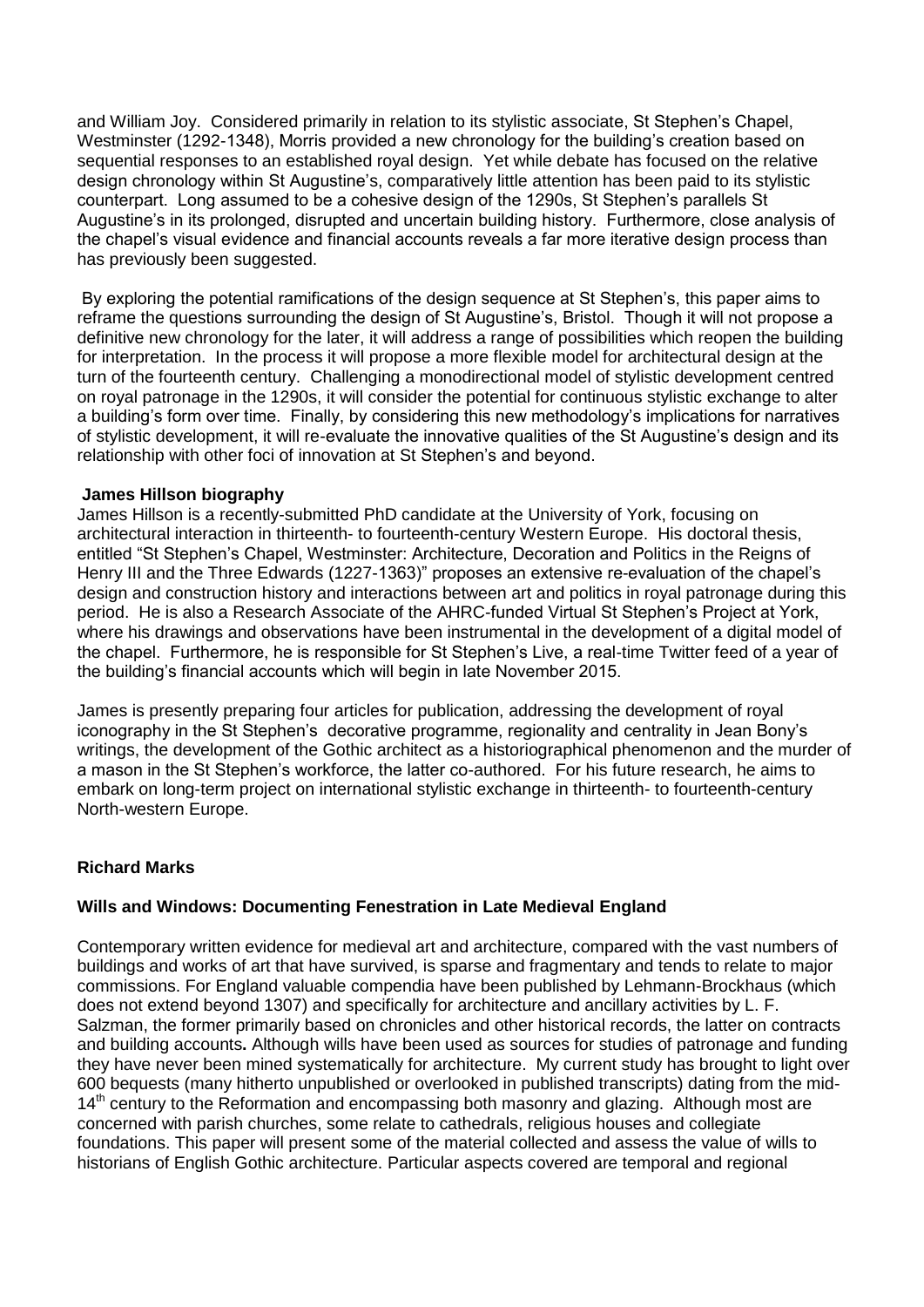distribution, terminology, building processes and practices, designs, funding and the agency of testators.

# **Richard Marks biography**

Professor Richard Marks, History of Art Department, University of Cambridge and Emeritus Professor of the History of Art, University of York. Formerly International President of the Corpus Vitrearum Medii Aevi, Vice-President, The Society of Antiquaries of London and curator of the *Gothic: Art for England 1400-1547* exhibition (V&A 2003). Publications include *Stained Glass in England during the Middle Ages* (1993), *Image and Devotion in Late Medieval England* (Stroud, 2004) and *Studies in the Art and Imagery of the Middle Ages* (London, 2012).

# **Linda Monckton**

#### **Fact and Fiction and the late medieval shrine of St Amphibalus**

England's premier abbey in the middle ages had the privilege of 2 Roman martyrs amongst its attractions. Its founder, St Albans, well known to all and an entirely fictional man, filling the boots of an anonymous cleric who was crucial to the St Alban story: Saint Amphibalus. Both produced multiple sites of veneration, and both had new shrines built for them in the 14<sup>th</sup> century. That of St Amphibalus is the latest shrine for which we have such good surviving physical evidence (the product of late 19<sup>th</sup>century discoveries of architectural fragments). This paper will examine the validity of the 19<sup>th</sup>-century reconstruction of the shrine and examine its art historical context in order to understand its significance at a time when work is proposed to the monument.

This work builds directly on research carried out by Richard Morris and on the work to assemble the cathedral's stone collection, catalogued and organised by Richard and the author in the 1990s.

# **Linda Monckton biography**

I have a PhD in the History of Art (Warwick under RK Morris) and have researched and published widely on medieval architecture and history since 1992 with an emphasis on assessing building development; buildings archaeology and stylistic analysis, including on abbeys, parish churches and chantry chapels. I have jointly edited and contributed to the following books *Art, Architecture and Archaeology in Medieval Coventry and its Vicinity,* (Leeds, 2011) (with RK Morris) and *Arthur Tudor Prince of Wales: Life, Death and Commemoration*, Boydell and Brewer (2009) with Steven Gunn. At Historic England I am an Analyst with a particular focus on faith buildings and communities, including leading a programme of research on Places of Worship and Burial Grounds. I am a Fellow of the Society of Antiquaries, Hon. Director of the British Archaeological Association, a Network member of the Future for Religious Heritage, and sit on the Lichfield Cathedral Fabric Advisory Committee.

# **Lucy Wrapson**

# **Workshop identities and moulding profiles on East Anglian rood screens**

Inspired by the work of Richard Morris on mouldings as tools for analysis and authorship, the research involved taking the transom profiles of over 400 medieval East Anglian rood and parclose screens, as part of a systematic gathering of physical and documentary evidence. The standard examination of screens required site visits, detailed observation and photography, followed by sampling and analysis of pigments and binding media. Moulding profiles, jointing types, carved details, technical and stylistic judgements of painting dates (including via costume and the use of portraiture and landscape) were all used to contribute evidence to an overall typology and dating structure, forging a more secure chronology for this large body of medieval woodwork. This paper demonstrates the specific utility of moulding profiles in determining this chronology: as from *c.* 1420 – *c.* 1536, transom mouldings can be seen to increase in size and in complexity.